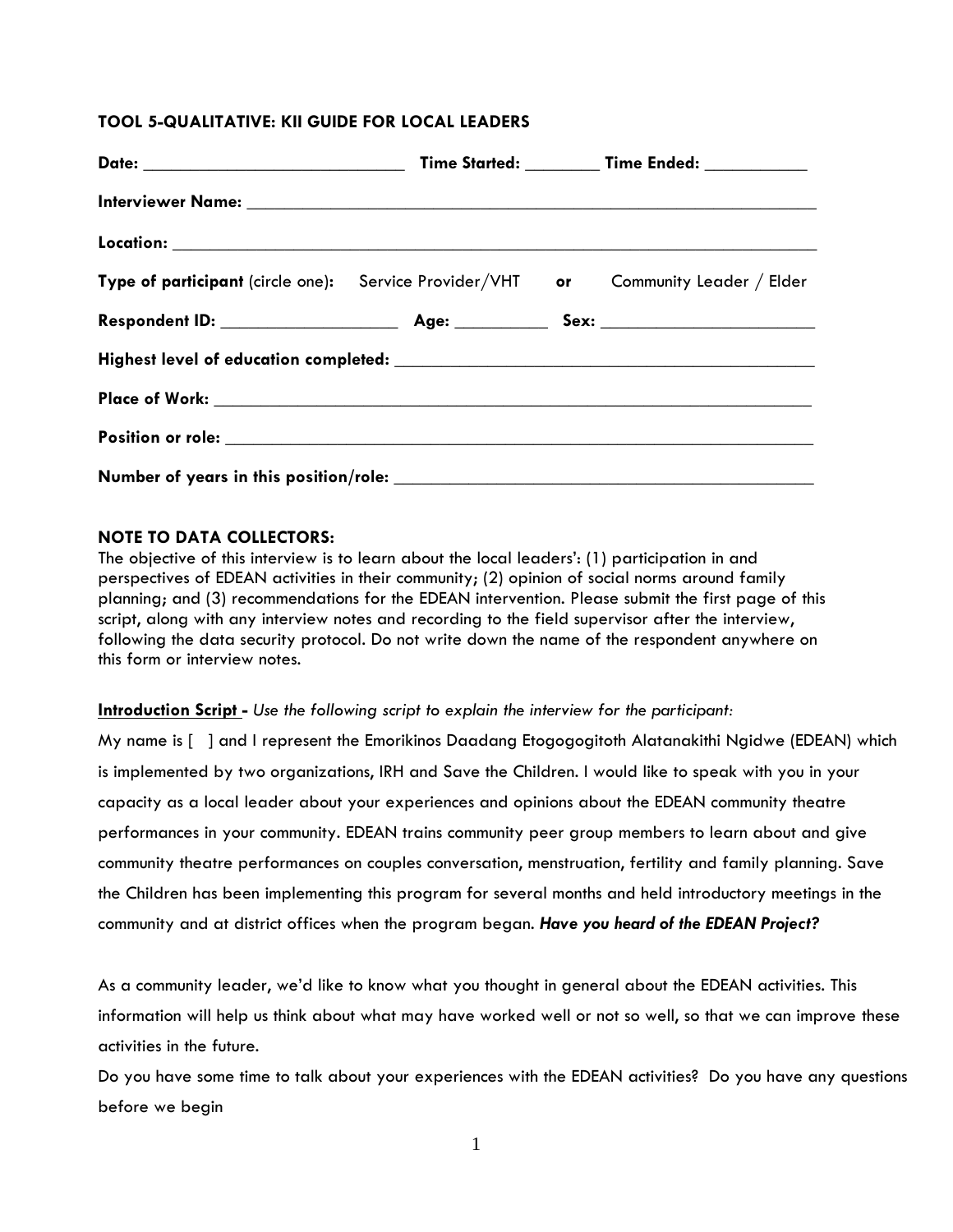## **FACT Project EDEAN Intervention Proof of Concept Phase (POC) Evaluation Key Informant Guide: Local Leaders in Nadunget (Moroto) and Ngoleriet (Napak)**

**I. Role in community** – *I'd like to start by learning about what you do here in your community and what your involvement has been, if at all, with the EDEAN activities*

- 1. Can you tell me a little bit about yourself and what your role is as a [community/religious/ elder] leader in your community?
- 2. In this role, what has been your involvement with the EDEAN activities so far?
	- o *Probe: In mobilizing participants? Attending performances? Other?*
- **II. Participation in and diffusion of EDEAN activities** *Now I'd like to know your views and opinion about the EDEAN activities.*
	- 3. Have you attended the community theatre performances offered by the peer group members?
		- o *If yes: What do you like about it? What don't you like about it? Any specific stories or characters? Anything interesting or surprising?*
		- o *If no: What are some reasons why you haven't gone to a community theatre performance so far?*
	- 4. What kind of conversations have you heard in your community about couples conversation, menstruation, fertility and family planning over the last six months?
		- o *Probe: Any conversations about specific stories, characters, or messages? Any information that is new or different than what people used to think or believe?*
	- 5. If you attended a performance, have you shared anything that you learned with others in your community?
		- o *Probe: With whom? Which messages? If not, why not?*
		- o *How did people respond to the information you gave them about fertility and other topics covered at the meeting?*
		- o *If haven't shared any messages, what are some reasons why you haven't? Do you have any ideas on how you might want to share this information?*
	- 6. In your opinion, do you think that the EDEAN community performances and stories are in agreement with *or go* against the Karamojong culture and tradition? How so?
		- o *Probe: What about the stories about couples counseling, menstruation, fertility and family planning? How were the stories generally accepted by the community? In relation to abstinence and child spacing?*

**III. Social norms around family planning -** Now I'd like to discuss beliefs and use of family planning in your community.

- 7. In your opinion, how many young couples use family planning methods in your community? Would you say there are few? Some? Many? Or very many?
	- o *Probe: How many use abstinence? [Explain if necessary: by abstinence, we mean people who decide to sleep separately to avoid having a baby]. For example, out of 10 people close to you – how many would you say use abstinence?*
	- o *Now how many people use methods other than abstinence, such as condoms, pills, injectable, implant or IUD? For example, out of 10 people close to you – how many use other family planning methods like these?*